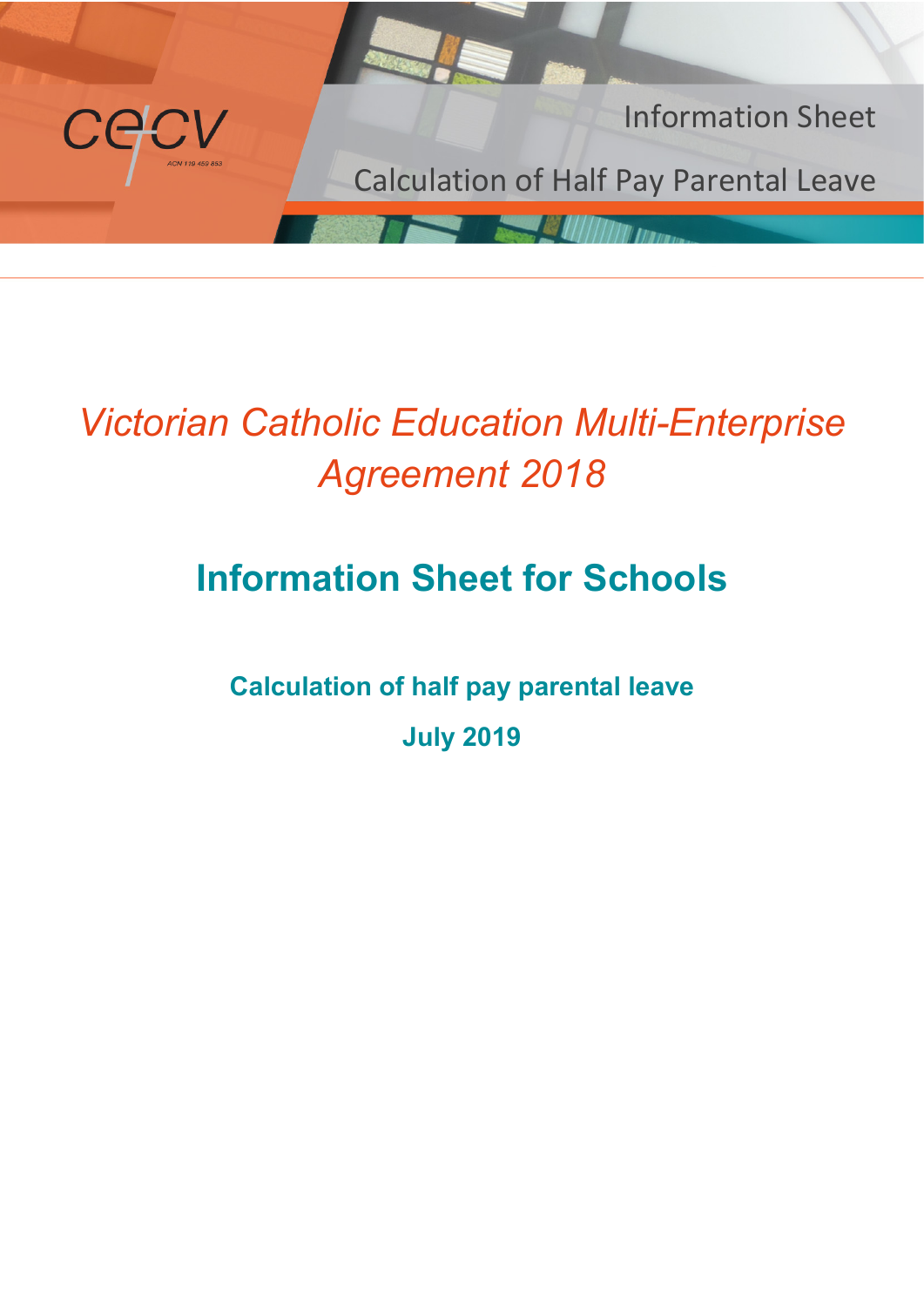### Parental Leave (Appendix 1)

#### Half Pay Parental Leave (Appendix 1, clause 4, paragraph 9-11)

Under the *Victorian Catholic Education Multi-Enterprise Agreement 2018* (VCEMEA), an Employee who is eligible for paid maternity leave or paid adoption leave, may choose to take their paid parental leave at the weekly rate of pay for half the Employee's ordinary hours of work over double the time (**Half Pay Leave**).

This means that if an Employee elects to take Half Pay Leave, they will receive the same pay entitlements as an Employee who did not elect to observe Half Pay Leave.

For example, an Employee who is eligible for 14 weeks paid maternity leave and combines that with two weeks of paid school holidays, has a total of 16 weeks of paid leave, and may elect to observe that entitlement at full pay for 16 weeks or at half pay for 32 weeks.

In practical terms, this requires an Employer to calculate the total monetary sum of what an Employee would have been paid if they accessed paid maternity or adoption leave at full pay. This amount is calculated by taking into account the 14 weeks of paid leave plus any school holidays and public holidays which fall within those 14 weeks, as well as pay increases and increments that occur during that initial period. A person accessing Half Pay Leave, then has this amount of money paid over double the time.

**NOTE:** In some circumstances, the total period of Half Pay Leave an Employee receives may not be exactly double the time compared to if that Employee had taken parental leave at full pay.

The total period will depend upon the timing of the leave as to the exact length of the Half Pay Leave and it may then be approximately double the time compared to paid maternity leave at full pay.

It is recommended that a school clearly outlines how the Half Pay Leave will apply for an Employee prior to that Employee deciding to take their entitlement at half pay.

#### *Half Pay Leave calculator*

The half pay calculator assists schools by calculating the payments to be made to Teachers, Deputy Principals and Category B employees accessing Half Pay Leave.

The half pay parental leave calculator is available [here.](http://cevn.cecv.catholic.edu.au/FinanceLegal.aspx?id=17524)

The half pay parental leave calculator is also a useful tool to help a school explain to an Employee how the half pay entitlement will apply.

When an Employee elects to receive Half Pay Leave schools should note the following:

#### *Pay increases and increments*

- The Employee is only entitled to pay increases or increments in the initial period of paid maternity leave or adoption leave (the first 14 weeks, plus any school holidays and public holidays). For example, where an Employee who has a total of 16 weeks of paid leave (14 weeks of paid parental leave and two weeks of paid school holidays) and is observing that leave as Half Pay Leave over approximately 32 weeks, the Employee is entitled to a pay rise that is scheduled in the first 16 weeks, but is not entitled to a pay rise that is scheduled in the second 16 weeks.
- The period of Half Pay Leave observed beyond the initial period of paid maternity leave or the initial period of paid adoption leave, will not be counted as approved service when considering a "year of experience" for the purposes of incremental progression. This means that only the initial 14 weeks of paid maternity leave combined with any period of paid school holidays or public holidays which fall within the initial 14 weeks will be considered approved service towards a "year of experience" for the purposes of incremental progression.

#### *School holidays and public holidays*

- An Employee will not receive additional pay (other than payment for the Half Pay Leave) or have the period of paid leave extended by any public holidays or school holidays that fall within the second half of the period of Half Pay Leave.
- During Half Pay Leave, school holiday pay and public holidays which the Employee is entitled to, continue to be paid at the half pay rate. This includes periods of Half Pay Leave which fall over the Term 4 school holiday period.
- Pursuant to clause 25.7(b), the period of Half Pay Leave will result in proportional adjustments to school holiday pay and leave loading using the formula under clauses 25.6 and 25.8 of the VCEMEA. Importantly, the formulas should be applied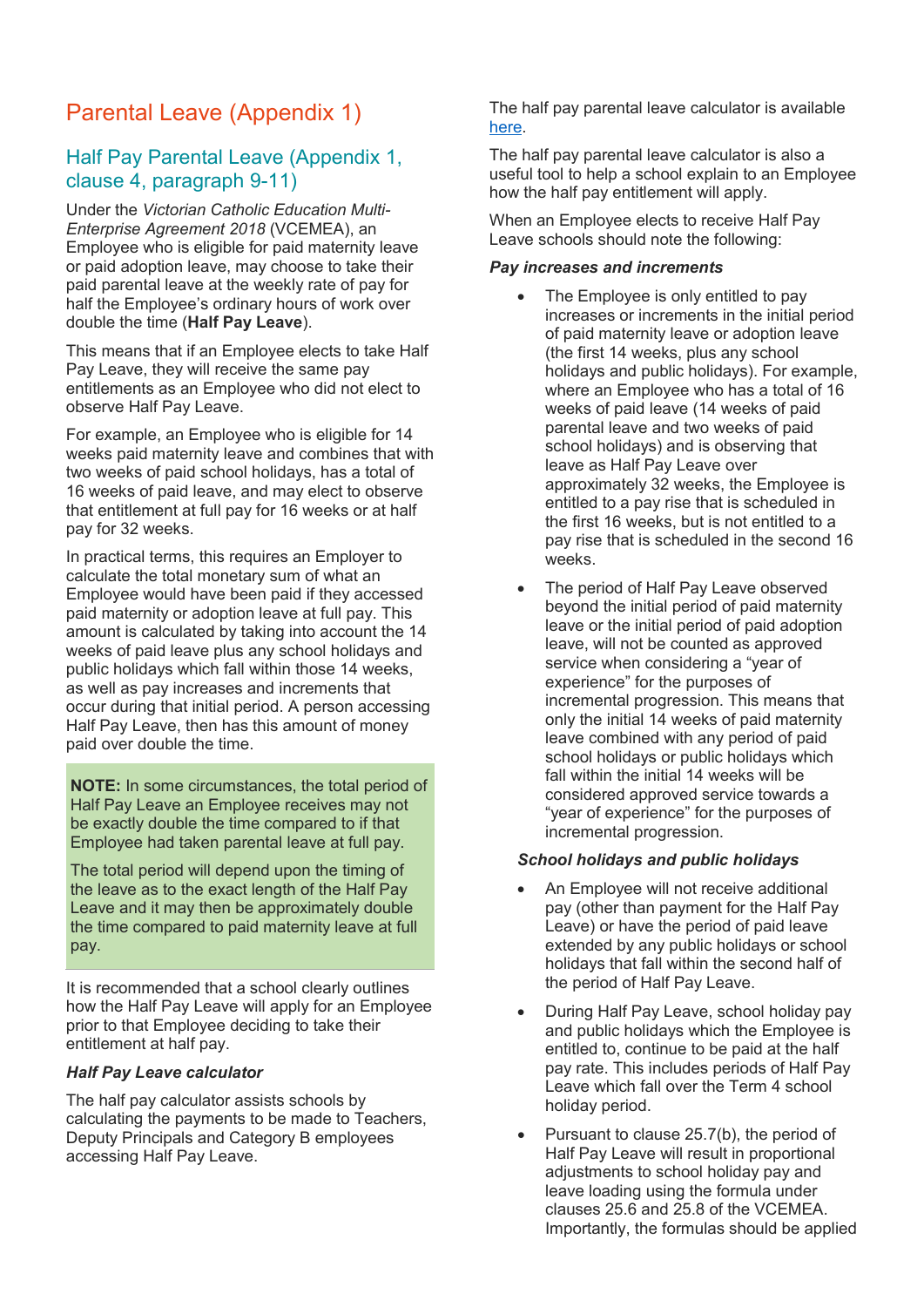as if the Employee had taken parental leave at full pay. This means that when electing to take Half Pay Leave, an Employee will receive a pro-rata school holiday pay and leave loading entitlement the same as if they had taken paid parental leave at full pay. Depending on the timing of the period of leave, the pro-rata school holiday and annual leave loading payment will generally be calculated in the year that the initial period of leave ends (see specific examples at the end of this Information Sheet)

• A pro-rata payment will also apply when an Employee seeks to take a period of long service leave at the completion of their period of Half Pay Leave.

**NOTE:** Scenarios are provided at the end of the Information Sheet to help schools understand an Employee's entitlements to pro-rata holiday pay and annual leave loading upon taking a period of Half Pay Leave.

**NOTE:** An Employee does not receive full pay during school holidays and public holidays while on Half Pay Leave, the payments continue to be paid at half pay. This practice is different to that which applies when an Employee takes long service leave at half pay.

**NOTE:** When calculating pro-rata school holiday pay using the online pro - rata school holiday [calculator,](http://cevn.cecv.catholic.edu.au/finance/holiday_leave.htm) schools should enter the Employee's

pay as if the Employee had taken parental leave at full pay and not as Half Pay Leave.

#### *Accrual of other entitlements*

- An Employee who elects to receive Half Pay Leave will accrue entitlements for the full period of the Half Pay Leave, at a rate equivalent to half their FTE. A school will not be required to amend an Employee's FTE on the OSR or PRS, this will occur automatically when an Employee elects to receive Half Pay Leave. ICON schools should contact the ICON help desk for specific assistance.
- An Employee who elects to receive Half Pay Leave and the period of Half Pay Leave continues from one school year into the next school year, will receive an entitlement to paid personal leave for that school year based upon half of their ordinary FTE.

#### *Other matters*

- An Employee cannot work a keeping in touch day during a period of Half Pay Leave.
- Fixed term Employees may elect to receive Half Pay Leave, however if an Employee's fixed term contract ends prior to the completion of the Half Pay Leave, the Employer must pay the Employee a lump sum amount equivalent to the balance of the Half Pay Leave not taken.
- An Employee cannot access any form of other paid leave whilst on Half Pay Leave. For example an Employee cannot take a period of long service leave during a period of Half Pay Leave.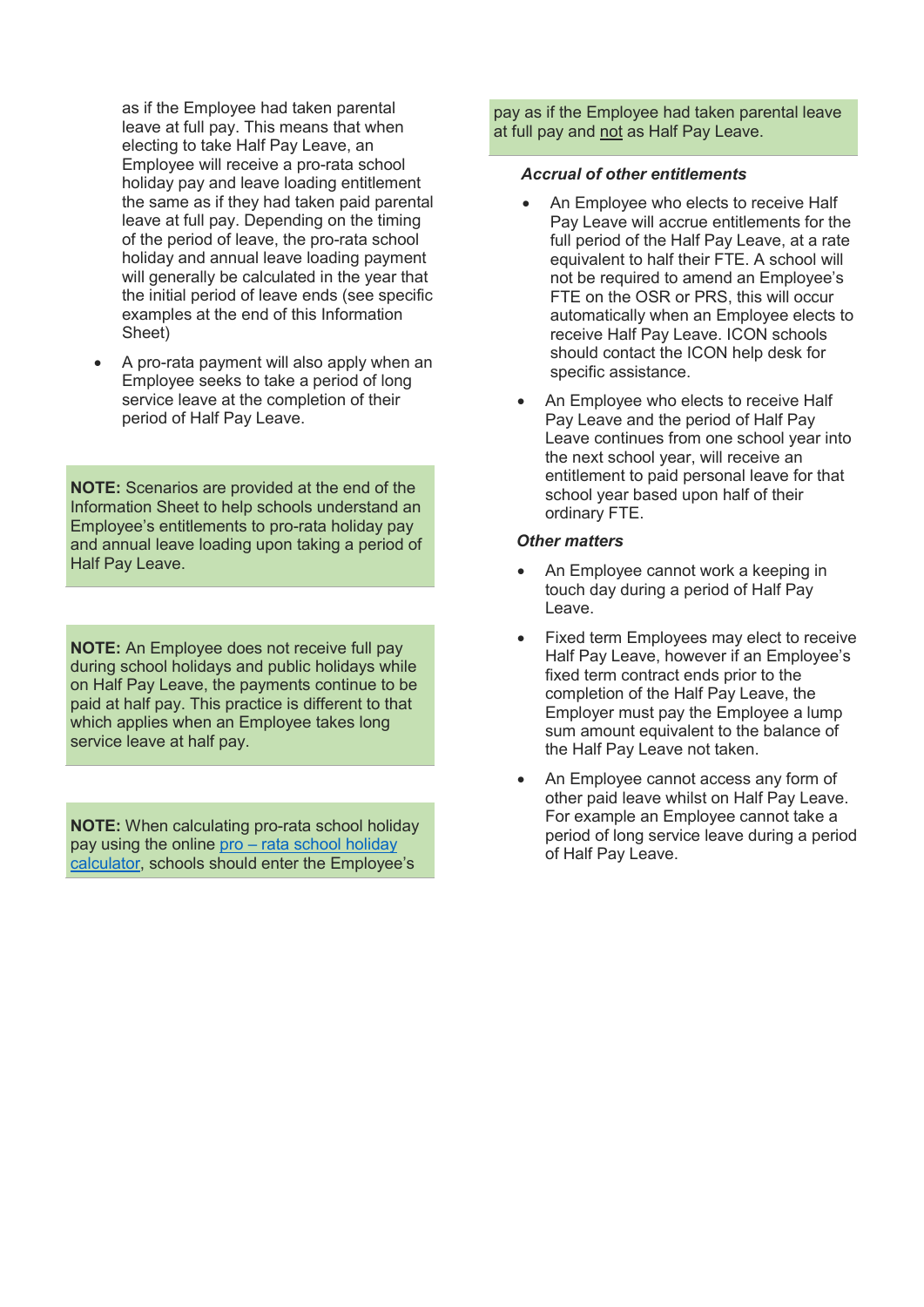#### Examples for calculating Half Pay Leave and pro-rata school holiday pay

#### *Scenario 1 – Paid leave (full pay) will finish before the end of the school year, but Half Pay Leave will finish during the following school year*

#### **Paid Leave entitlement**

A Full-time T2-6 Teacher elects to take Half Pay Leave. The teacher begins their period of leave at the beginning of week 3 of Term 3, 29 July 2019.

Term 3 is 10 weeks long. The Melbourne Cup public holiday falls within the first 14 weeks of the Teacher's period of parental leave. The Teacher would also be entitled to the Term 3 holidays as it falls within the first 14 weeks of the leave.

If the Teacher was to take their entitlement at full pay, then the Teacher would receive 81 days of payment, made up of 14 weeks' of paid parental leave (70 days), 2 weeks of paid Term 3 school holidays (10 days) and 1 public holiday (1 day). This amounts to 81 days of payment, or 16.2 weeks of leave.

#### **Half Pay Leave**

If the Teacher was accessing paid parental leave at full pay, (being the first 14 weeks + 2 weeks school holidays + 1 public holiday), this would finish on 18 November 2019.

When the payments for 81 days are paid over double the time, the Half Pay Leave period will finish on 10 March 2020.

#### **Amounts payable**

As the full pay period finishes after October 2019, the Employee is entitled to the wage increase which occurs during October 2019.

The amount which is payable to the Employee is therefore \$32,150.18. This payment will be spread out over 32.4 weeks.

Because the Half Pay Leave continues into the 2020 school year, the half pay payments will continue over the 2019 Term 4 school holiday period.

#### **Pro-rata holiday pay and annual leave loading**

In this case, because the Teacher's initial period of parental leave would have finished on 18 November 2019 (which is more than 15 days from the end of the school year), a pro rata school holiday pay and annual leave loading calculation should also be paid at the end of the 2019 school year, when these payments are processed for other employees.

The pro-rata school holiday and annual leave loading payments are in addition to the amounts being paid over the Half Pay Leave.

NOTE: When calculating pro-rata school holiday pay using the online pro – [rata school holiday calculator,](http://cevn.cecv.catholic.edu.au/finance/holiday_leave.htm) schools should be entering the Employee's pay as if the Employee had taken parental leave at full pay and not as Half Pay Leave.

This means that a school should only be entering in salary at the full pay rate for the first 16.2 weeks of leave. A school should leave the fortnights after the first 16.2 weeks blank as if no salary was paid to the Employee during that period.

Please see below example of the half pay calculation.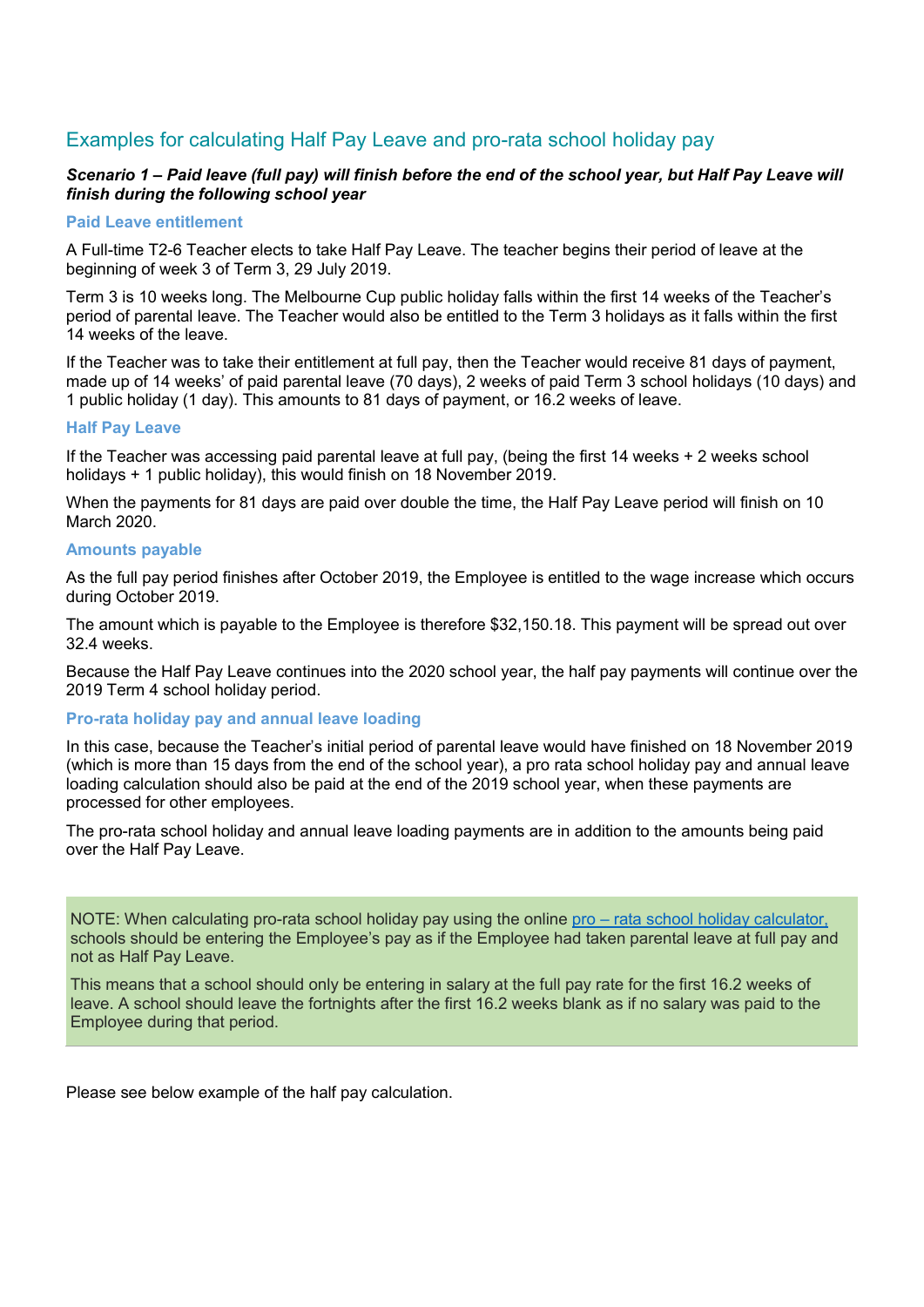#### HALE PAY PAPENTAL LEAVE

| School E Number:                    | E1400                  |
|-------------------------------------|------------------------|
| School Name:                        | <b>Training School</b> |
| <b>School Location:</b>             | Melbourne              |
| First Pay period of year (end date) | 01/02/2019             |
| Employee Name:                      | <b>Test</b>            |
| C Number:                           | C123456                |
| <b>Employee Type:</b>               | Teacher                |
| Salary Level:                       | $T2-6$                 |
| FTF:                                | 1.00                   |
| Parental Leave Start Date:          | 29/07/2019             |
| Full Pay Finish Date:               | 18/11/2019             |
| Half Pay Finish Date:               | 10/03/2020             |
| First Full Pay period in April 2019 | 01/04/2019             |
| Allowance Type 1                    | Nil                    |
| Allowance Type 2                    | Nil                    |
| Allowance Type 3                    | Nil                    |
|                                     |                        |
| Full Pay Number of Days             | 81                     |
| Full Pay Amount Paid                | \$<br>32,150.18        |
| Half Pay Number of Days             | 162                    |
| <b>Half Pay Weeks</b>               | 32.4                   |
| Half Pay Daily Amount               | S<br>198.46            |
| <b>Fortnightly Pay Amount</b>       | S<br>1.984.58          |
| Half Pay Amount Paid                | Ŝ<br>32.150.18         |

#### *Scenario 2 – Paid leave (full pay) and Half Pay Leave will finish in the school year after it has commenced*

#### **Paid Leave entitlement**

A part-time T2-5 Teacher (FTE 0.6) elects to take Half Pay Leave. The Teacher begins their parental leave at the beginning of week 4 of Term 4, Monday 28 October 2019. Term 4 is 11 weeks.

The Melbourne Cup public holiday falls within the first 14 weeks of the Teacher's period of leave (and they usually work on a Tuesday). The Teacher would also be entitled to the Term 4 school holidays as that period falls within the first 14 weeks of the Teacher's period of paid parental leave.

If the Teacher was to take their entitlement at full pay, then the Teacher would receive 95 days of payment. 14 weeks of paid parental leave (70 days), 5.2 weeks of school holidays (26 days) and 1 Public Holiday (1 day). This totals 95 days or 19.4 weeks.

#### **Half Pay Leave**

If the Teacher was accessing paid parental leave at full pay (being the first 14 weeks + 5.2 weeks school holidays + 1 public holiday), this would finish on 6 March 2020.

When the payments for 95 days are paid over double the time, the Half Pay Leave period will finish on 19 July 2020.

#### **Amounts payable**

As the initial period of leave finishes prior to April 2020, the Employee would not be entitled to receive the April 2020 wage increase until the employee returned to work at a later stage.

The Employee would also not be entitled to their scheduled service increment from T2-5 to T2-6 as the initial period finishes prior to May 2020. The employee would receive the increment upon returning to work at a later stage.

The amount which is payable to the Employee is \$21,120.80. This payment will be spread over 38.8 weeks.

#### **Pro-rata holiday pay and annual leave loading**

In this scenario the part-time teacher would not receive a pro-rata payment in 2019 as the part-time teacher has (in effect) worked the full school year and has not had a change in time fraction (the initial period of parental leave continues into the 2020 school year).

However, the school would be required to complete a pro-rata school holiday pay calculation at the end of the 2020 school year. This is because the Employee's period of half pay leave that continues after 6 March 2020 (the end of the full pay entitlement) is not counted as service for the purposes of school holiday pay pursuant to clause 25.7 (b) of the VCEMEA.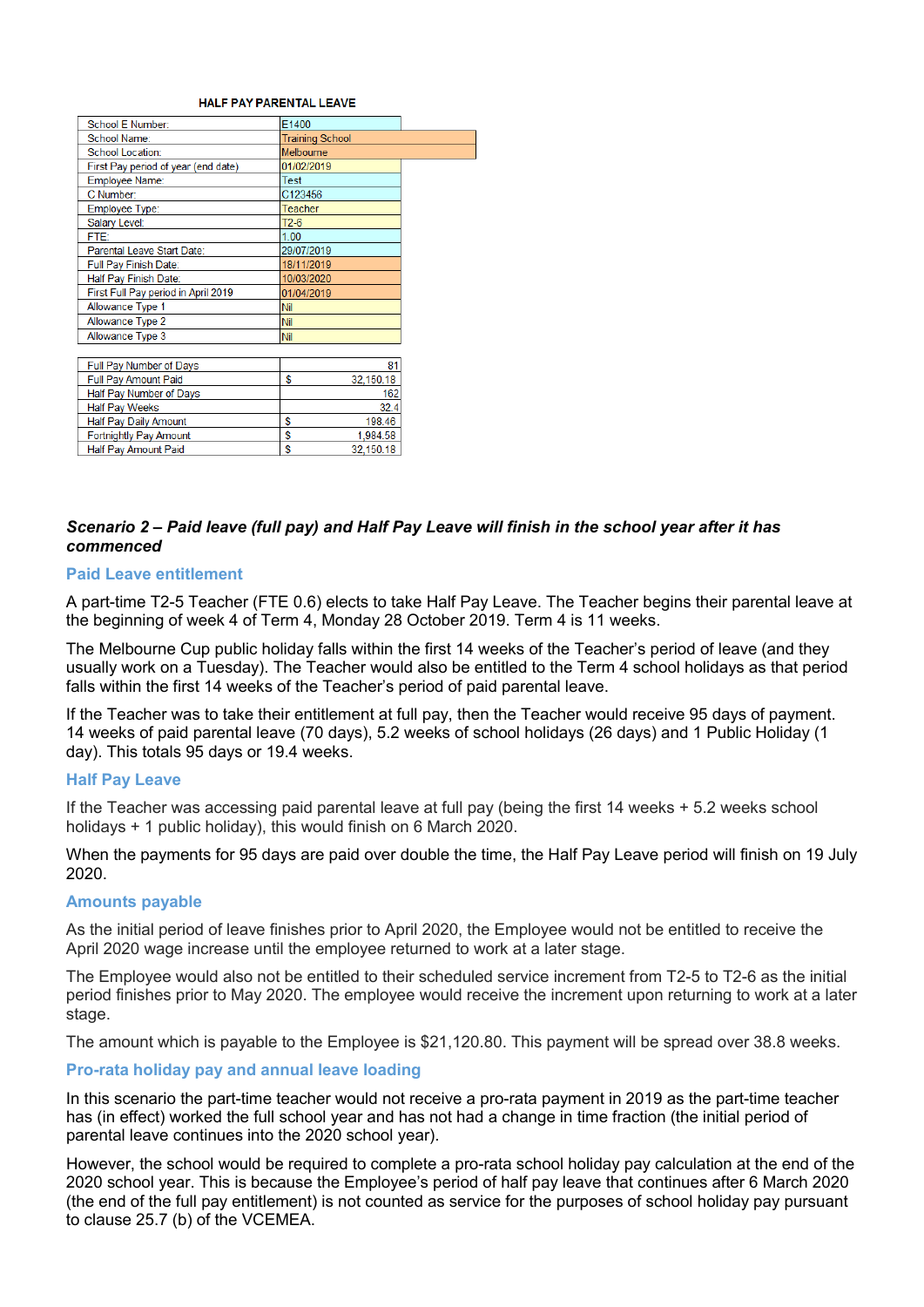NOTE: When calculating pro-rata school holiday pay using the online pro – [rata school holiday calculator,](http://cevn.cecv.catholic.edu.au/finance/holiday_leave.htm) schools should be entering the Employee's pay as if the Employee had taken parental leave at full pay and not as Half Pay Leave. In this case, this means that a school should only be entering in salary at the full pay rate from the beginning of the school year until 6 March 2020

Please see below example of the half pay calculation

| School E Number:                    | E1400                  |
|-------------------------------------|------------------------|
| School Name:                        | <b>Training School</b> |
| <b>School Location:</b>             | Melbourne              |
| First Pay period of year (end date) | 08/02/2019             |
| C Number:                           | C1234567               |
| Employee Name:                      | Test                   |
| Parental Leave Start Date:          | 28/10/2019             |
| Employee Type:                      | Teacher                |
| Salary Level:                       | $T2-5$                 |
| FTE:                                | 0.60                   |
| Full Pay Finish Date:               | 06/03/2020             |
| Half Pay Finish Date:               | 19/07/2020             |
| First Full Pay period in April 2019 | 08/04/2019             |
| Allowance Type 1                    | Nil                    |
| Allowance Type 2                    | Nil                    |
| Allowance Type 3                    | Nil                    |
|                                     |                        |
| Full Pay Number of Days             | 95                     |
| Full Pay Amount Paid                | Ś<br>21,120.80         |
| Half Pay Number of Days             | 190                    |
| <b>Half Pay Weeks</b>               | 38                     |
| <b>Half Pay Daily Amount</b>        | Ś<br>111.16            |
| <b>Fortnightly Pay Amount</b>       | S<br>1,111.62          |
| Half Pay Amount Paid                | S<br>21,120.80         |

#### **UALCOAV PADENTAL LEAVE**

#### *Scenario 3 – Paid leave (full pay) and Half Pay Leave will commence and finish in the one school year*

#### **Paid Leave entitlement**

A full-time Education Support Employee, Category B Level 2-4 elects to take Half Pay Leave. The Employee begins their period of leave at the beginning of week 4 of Term 1, Monday 18 February 2019.

Term 1 is 9.8 weeks. Four public holidays fall within the first 14 weeks of the Employee's paid parental leave. The term 1 school holidays also fall within the first 14 weeks of the paid parental leave period.

If the Employee was to take their parental leave entitlement at full pay, the Employee would receive 84 days of payment which is 14 weeks of paid parental leave (70 days), 2 weeks of paid school holidays (10 days) and 4 public holidays (4 days). This totals 84 days or 16.8 weeks.

#### **Half Pay Leave**

If the Education Support Employee was accessing paid parental leave at full pay (being the first 14 weeks + 2 weeks of school holidays + 4 public holidays), this would finish on 13 June 2019.

When the payments for 84 days are paid over double the time, the Half Pay Leave period will finish on 9 October 2020.

#### **Amounts payable**

As the full pay period finishes on 13 June 2019, the Employee will be entitled to receive the April 2019 wage increase, as well as the service increment due in May 2019.

However, the Employee would not be entitled to the October 2019 wage increase until the Employee returned to work, as the October wage increase falls outside the initial full pay period.

The amount which is payable to the Employee is \$19,082.79 and this amount will be paid over 33.6 weeks (double 16.8 weeks).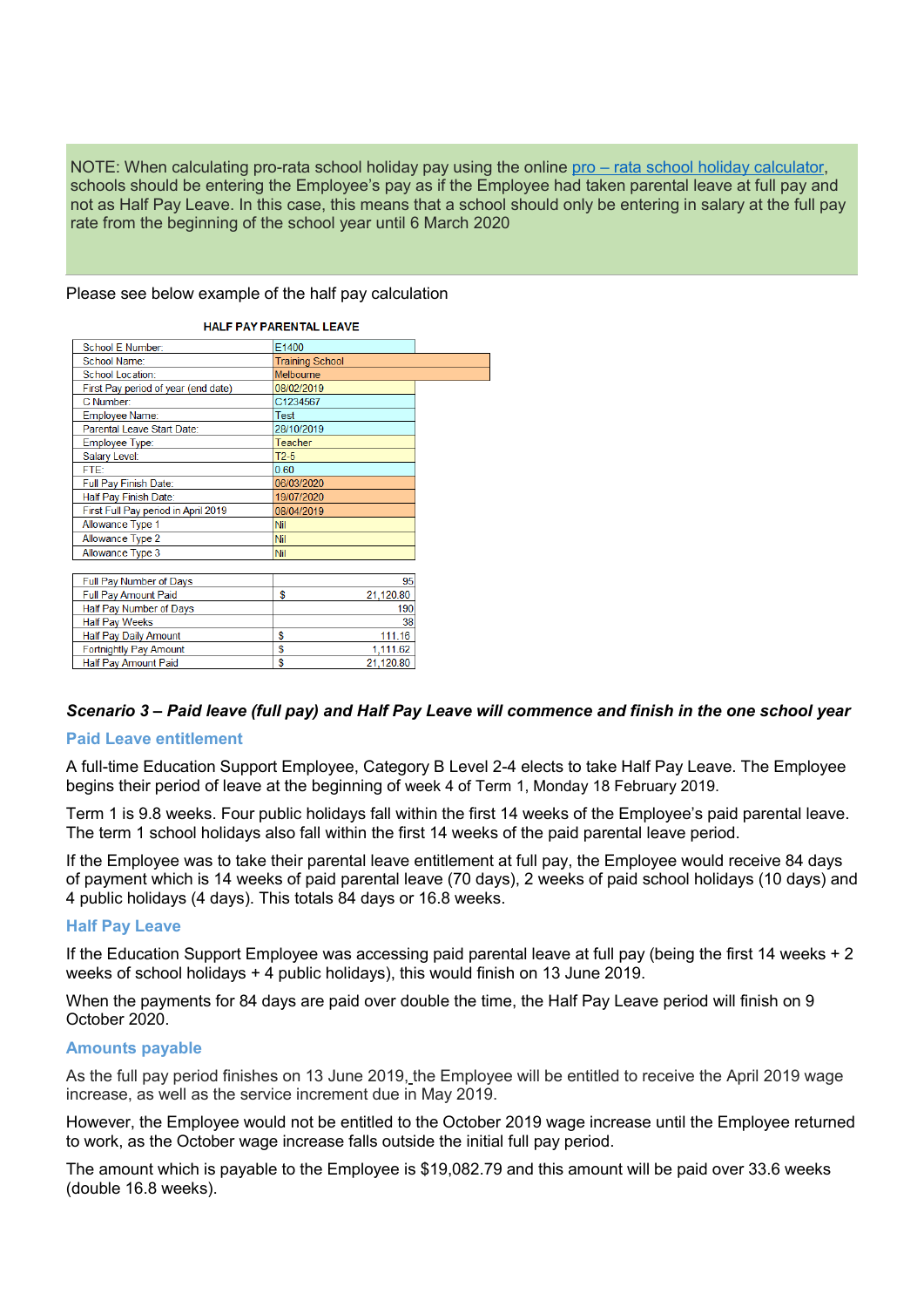#### **Pro-rata holiday pay and annual leave loading**

In this case, the Employee indicates that it is their intention to return to work at the completion of their period of Half Pay Leave. The period of Half Pay Leave will finish two days after the commencement of Term 4. The school and the Employee agree that the Employee can return to work for Term 4 and the Employee will be able to return to work after 9 October 2019.

If the Employee then works for the remainder of Term 4, the School will still be required to complete a pro-rata school holiday pay and annual leave loading calculation at the end of the 2019 school year (even though the employee has been receiving payments for the entire school year).

This is because the period between the end of the initial 16.8 weeks (full-pay entitlement), until the end of the Half Pay Leave period is not counted as service for the purposes of school holiday pay pursuant to clause 25.7 (b) of the VCEMEA.

NOTE: When calculating pro-rata school holiday pay using the online pro – [rata school holiday calculator,](http://cevn.cecv.catholic.edu.au/finance/holiday_leave.htm) schools should be entering the Employee's pay as if the Employee had taken parental leave at full pay and not as Half Pay Leave. This means that in this case the school should only be entering in salary at the full pay rate for the first 16.8 weeks' of leave. A school should leave the fortnights after the first 16.8 weeks blank as if no salary was paid to the Employee during that period.

Please see below example of the half pay calculation

| School E Number:                    | E1400                          |
|-------------------------------------|--------------------------------|
|                                     |                                |
| School Name:                        | <b>Training School</b>         |
| School Location:                    | Melbourne                      |
| First Pay period of year (end date) | 08/02/2019                     |
| C Number:                           | C1234567                       |
| Employee Name:                      | Test                           |
| Parental Leave Start Date:          | 18/02/2019                     |
| May 2019 Increment                  | Yes                            |
| Employee Type:                      | <b>Education Support Cat B</b> |
| Salary Level:                       | <b>FSB 2-4</b>                 |
| FTE:                                | 1.00                           |
| Full Pay Finish Date:               | 13/06/2019                     |
| Half Pay Finish Date:               | 09/10/2019                     |
| First Full Pay period in April 2019 | 08/04/2019                     |
| Allowance Type 1                    | Nil                            |
| Allowance Type 2                    | <b>Nil</b>                     |
| Allowance Type 3                    | <b>Nil</b>                     |
|                                     |                                |
| Full Pay Number of Days             | 84                             |
| <b>Full Pay Amount Paid</b>         | \$<br>19,082.79                |
| Half Pay Number of Days             | 168                            |
| <b>Half Pay Weeks</b>               | 33.6                           |
| <b>Half Pay Daily Amount</b>        | \$<br>113.59                   |
| <b>Fortnightly Pay Amount</b>       | Ŝ<br>1,135.88                  |
| <b>Half Pav Amount Paid</b>         | Ŝ<br>19.082.80                 |

#### **HALF PAY PARENTAL LEAVE**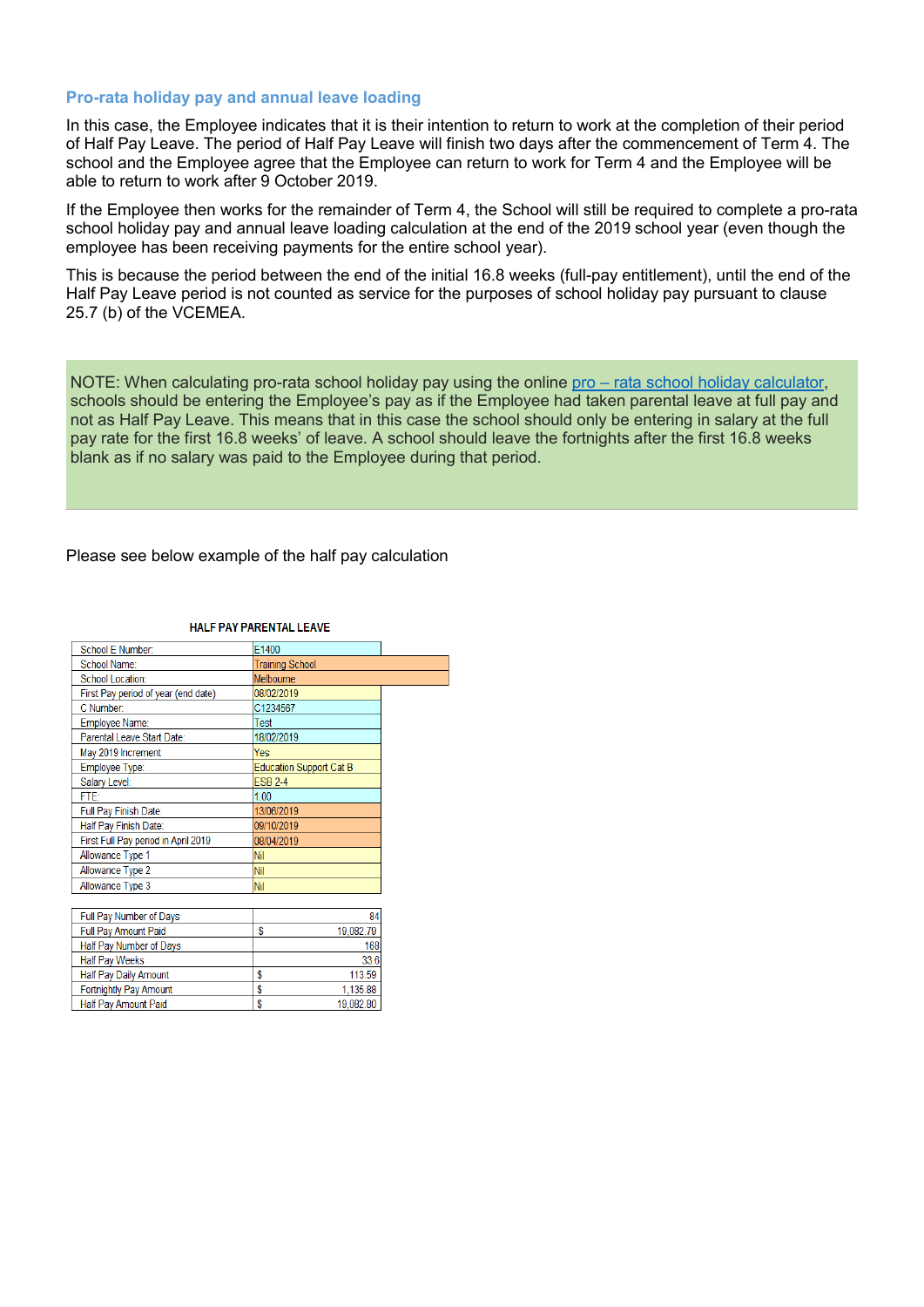## Frequently Asked Questions

| Does an Employee receive a financial<br>benefit from taking half pay leave?                                                | No, the total payment for half pay leave will<br>be the same payment as if the employee had<br>taken parental leave at full pay.<br>In practical terms, an Employer will calculate<br>the total monetary sum of what an Employee<br>would have been paid if they accessed paid<br>maternity or adoption leave at full pay. This<br>amount is calculated by taking into account<br>the 14 weeks of paid leave plus any school<br>holidays and public holidays which fall within<br>those 14 weeks, as well as pay increases and<br>increments that occur during that initial<br>period.<br>A person accessing Half Pay Leave, then has<br>this same amount of money, paid over double<br>the time. |
|----------------------------------------------------------------------------------------------------------------------------|---------------------------------------------------------------------------------------------------------------------------------------------------------------------------------------------------------------------------------------------------------------------------------------------------------------------------------------------------------------------------------------------------------------------------------------------------------------------------------------------------------------------------------------------------------------------------------------------------------------------------------------------------------------------------------------------------|
| How are school holiday and public<br>holidays paid during a period of Half Pay<br>Leave?                                   | During Half Pay Leave, school holiday pay<br>and public holidays which the Employee is<br>entitled to, continue to be paid at the half pay<br>rate. This includes periods of Half Pay Leave<br>which fall over the Term 4 school holiday<br>period.<br>This is different to what occurs when an<br>Employee accesses long service leave at half<br>pay.                                                                                                                                                                                                                                                                                                                                           |
| Does an Employee receive additional<br>school holiday or public holiday<br>entitlements by taking Half Pay Leave?          | No. An Employee will not receive additional<br>pay (other than payment for the Half Pay<br>Leave) or have the period of paid leave<br>extended by any public holidays or school<br>holidays that fall within the second half of the<br>period of Half Pay Leave.                                                                                                                                                                                                                                                                                                                                                                                                                                  |
| How is pro-rata school holiday pay and<br>annual leave loading calculated when an<br><b>Employee takes Half Pay Leave?</b> | Pro-rata school holiday pay and annual leave<br>are calculated based upon the entitlement to<br>14 weeks of full pay parental leave.<br>When calculating pro-rata school holiday pay<br>using the online pro - rata school holiday<br>calculator, schools should enter the<br>Employee's pay as if the Employee had taken<br>parental leave at full pay and not as Half Pay<br>Leave.                                                                                                                                                                                                                                                                                                             |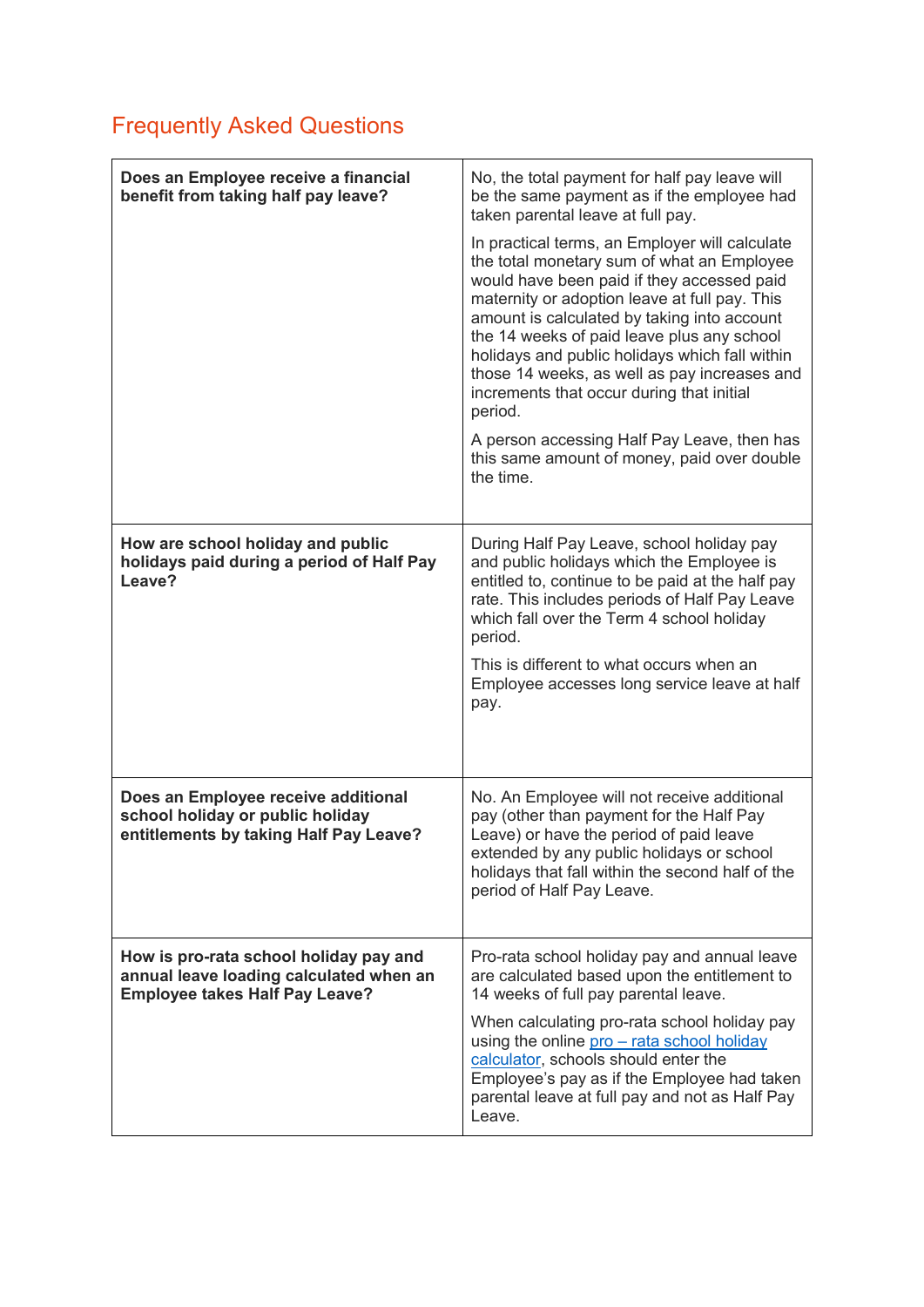| By electing to take Half Pay Leave, can an<br><b>Employee still receive their full entitlement</b><br>to school holiday pay and annual leave<br>loading?                                                                                                                                 | No, when electing to take Half Pay Leave, an<br>Employee will receive a pro-rata school<br>holiday pay entitlement the same as if they<br>had taken paid parental leave at full pay. See<br>Appendix 1, Clause 4(11)(c) and Clause<br>$25.7(b)$ ).<br>Depending on the timing of the period of<br>leave, the pro-rata school holiday and annual<br>leave loading payment will generally be<br>calculated in the year that the initial period of<br>leave would have ended (see specific<br>examples included in the Information Sheet). |
|------------------------------------------------------------------------------------------------------------------------------------------------------------------------------------------------------------------------------------------------------------------------------------------|-----------------------------------------------------------------------------------------------------------------------------------------------------------------------------------------------------------------------------------------------------------------------------------------------------------------------------------------------------------------------------------------------------------------------------------------------------------------------------------------------------------------------------------------|
| Can an Employee take a period of long<br>service leave at the conclusion of their half<br>pay leave to ensure that they do not have a<br>period of leave without pay during the<br>school year, thereby avoiding impact on<br>their school holiday and annual leave<br>loading payments? | No, an Employee who elects to take Half Pay<br>Leave will always receive a pro-rata school<br>holiday pay and annual leave loading<br>payment regardless of whether they avoid a<br>period of leave without pay by taking a period<br>of long service leave at the conclusion of the<br>half pay period                                                                                                                                                                                                                                 |
|                                                                                                                                                                                                                                                                                          | Generally the pro-rata payment will occur in<br>the year that the initial period of leave ends.                                                                                                                                                                                                                                                                                                                                                                                                                                         |
|                                                                                                                                                                                                                                                                                          | This is because the period of Half Pay Leave<br>observed beyond the initial period of paid<br>leave (first 14 weeks) is not considered<br>service for the purposes of school holiday pay<br>and annual leave loading (see Appendix 1,<br>Clause $4(11)(c)$ and Clause 25.7(b)).                                                                                                                                                                                                                                                         |
| Can an Employee take a period of other<br>paid leave during a period of Half Pay<br>Leave?                                                                                                                                                                                               | No, an Employee cannot take another form of<br>paid leave during their period of Half Pay<br>Leave. This includes long service leave.                                                                                                                                                                                                                                                                                                                                                                                                   |
| Can an Employee undertake paid work<br>with their Employer or another Employer<br>during a period of Half Paid Leave?                                                                                                                                                                    | No, an Employee is not eligible to undertake<br>paid work while receiving half pay payments.<br>This includes keeping in touch days.                                                                                                                                                                                                                                                                                                                                                                                                    |
| Does an Employee receive increments and<br>wage increases while on Half Pay Leave?                                                                                                                                                                                                       | An Employee is only entitled to pay increases<br>or increments which occur in the initial period<br>of paid maternity leave or adoption leave (the<br>first 14 weeks, plus school holidays and<br>public holidays).                                                                                                                                                                                                                                                                                                                     |
| Is Half Pay Leave available for Fixed Term<br><b>Employees?</b>                                                                                                                                                                                                                          | Yes, however if an Employee's fixed term<br>contract ends prior to the completion of the<br>Half Pay Leave, the Employer must pay the<br>Employee a lump sum amount equivalent to<br>the balance of the Half Pay Leave not taken.                                                                                                                                                                                                                                                                                                       |
| How do entitlements accrue during a<br>period of Half Pay Leave?                                                                                                                                                                                                                         | An Employee will accrue entitlements for the<br>period of Half Pay Leave at a rate equivalent<br>to half their FTE.                                                                                                                                                                                                                                                                                                                                                                                                                     |